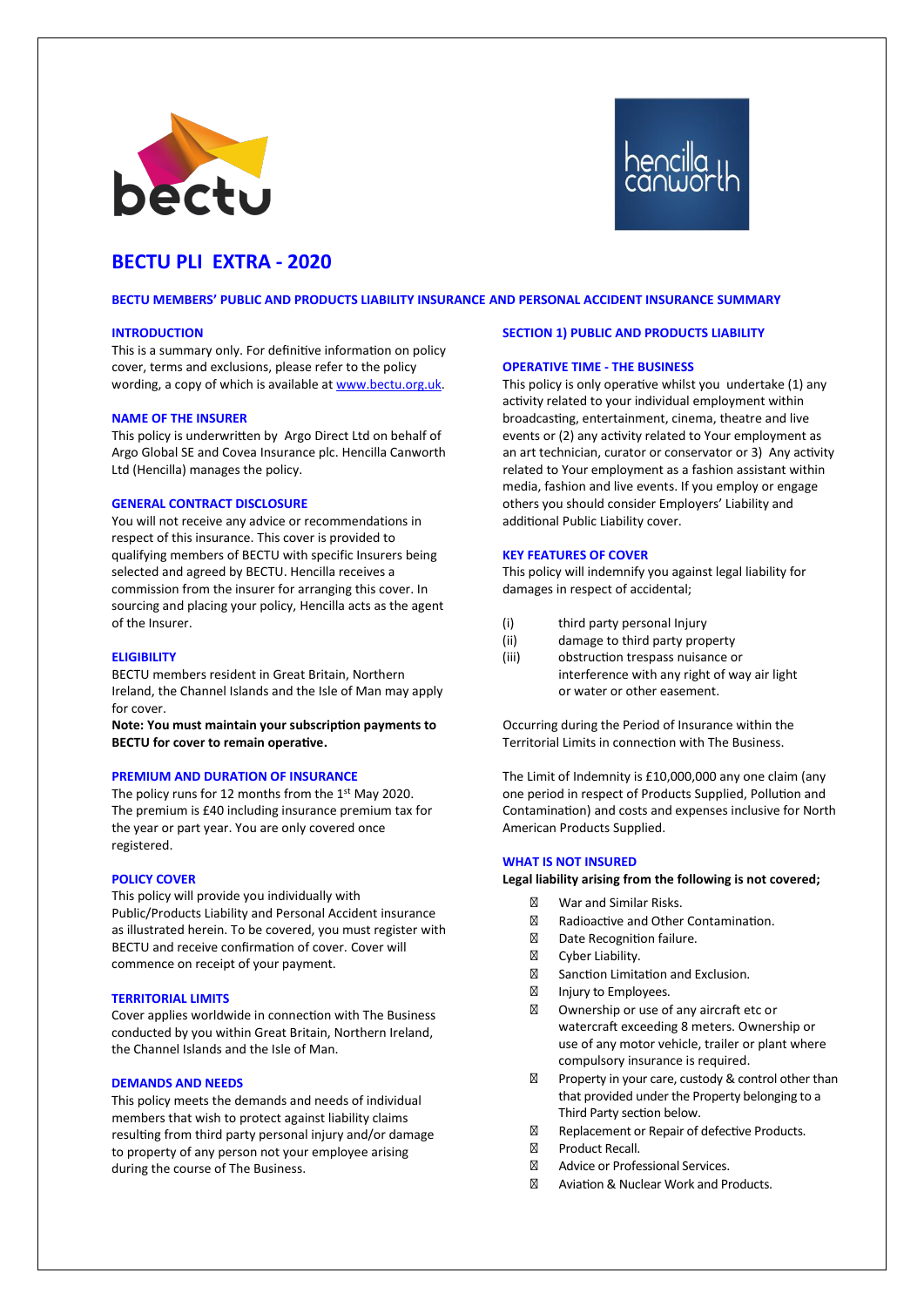- Pollution or Contamination.
- Offshore Risks.
- Fines, liquidated damages or penalties.
- Contractual Liability for Products Supplied.
- Terrorism.
- Asbestos Risks.
- Nuclear Risks.
- The policy excess of £250 for property damage other than the Special Clause below.
- The use away from the Insured's premises of any welding, cutting or grinding equipment, blow lamps/torches, hot air guns/strippers, asphalt, bitumen, tar or pitch heater, thermal lance.
- Stunt performing or co-ordinating.
- Special effects see Special Clause below.
- The treatment, framing, repair, restoration and excavation of any item (applicable to The Business 2 above only).

## **SPECIAL CLAUSES (POLICY ENDORSEMENTS)**

## **Limited companies and work in partnership**

- A member's individual Limited Company undertaking insured activities will be covered by this policy where the member is the only Director or employee other than a Director who is a family member undertaking clerical duties.
- Members working in formal partnership with other BECTU members registered under this scheme will also be insured.

## **Property belonging to a Third Party**

- Insurers will pay up to £25,000 for each member (to a maximum £100,000 during the policy period) in respect of legal liability for damage to property, which is in the custody or control of the member arising during the course of The Business. A lower limit of £10,000 applies to fashion assistants.
- Insurers will not pay for a) damage to items owned, leased, hired or rented to you b) damage to property, which is held in trust or in the custody or control of any other person c) the first £500 of any claim d) where indemnity is provided by another insurance policy e) Damage to Property which requires to be insured under the terms of Clause 6.5.1 of the Standard Form of Building Contract issued by the Joint Contracts Tribunal or a clause of similar intent under other contract conditions (f) Jewellery or other high value items other than clothing (applicable to fashion assistants only).

## **Special Effects**

Cover will not operate in respect of the use of any physical special effects or pyrotechnic special effects at film and television sites or live events unless members have complied with the BECTU Special Effects Code of Practice and are working within their JIGS grade.

• Where members who do not hold a grade as specified by JIGS and conduct work at theatrical and live event sites using publicly available stage pyrotechnic devices, members must have completed a basic BECTU recognised Operational Pyrotechnic Safety Awareness Course.

## **PRINCIPAL CONDITIONS**

# **Claims procedure**

You must

- notify Insurers immediately of any event or occurrence, which may result in a claim.
- not admit or repudiate liability following a potential incident under this cover.

# **Reasonable Precautions**

You shall take all reasonable precautions

- to prevent any Event which may give rise to a claim under this Policy.
- to maintain Your premises and machinery and everything used in Your Business in proper repair.
- in the selection and supervision of Employees.
- to comply with all statutory and other obligations and regulations imposed by any authority.
- to make good or remedy any defect or danger which becomes apparent and take such additional precautions as the circumstances may require.

## **SECTION 2) PERSONAL ACCIDENT**

#### **OPERATIVE TIME**

This policy is only operative whilst you undertake (1) any activity related to your individual employment within broadcasting, entertainment, cinema, theatre and live events or (2) any activity related to Your employment as an art technician, curator or conservator or 3) Any activity related to Your employment as a fashion assistant within media, fashion and live events or whilst travelling between your place of residence and place of work above.

#### **DEMANDS AND NEEDS**

This policy meets the demands and needs of individual members that require specified financial benefits following an insured accident at work resulting in temporary/ total disablement or loss of life.

#### **POLICY COVER AND BENEFITS PAYABLE**

This policy covers Bodily Injury following an Accident at work including commuting with the benefits being as follows; (i) Temporary Total Disablement (from own occupation) = £100 per week payable for a maximum 52 weeks excluding the first two weeks (ii) Permanent Total Disablement (from own occupation) £20,000 (iii) Loss of life following accident = £20,000.